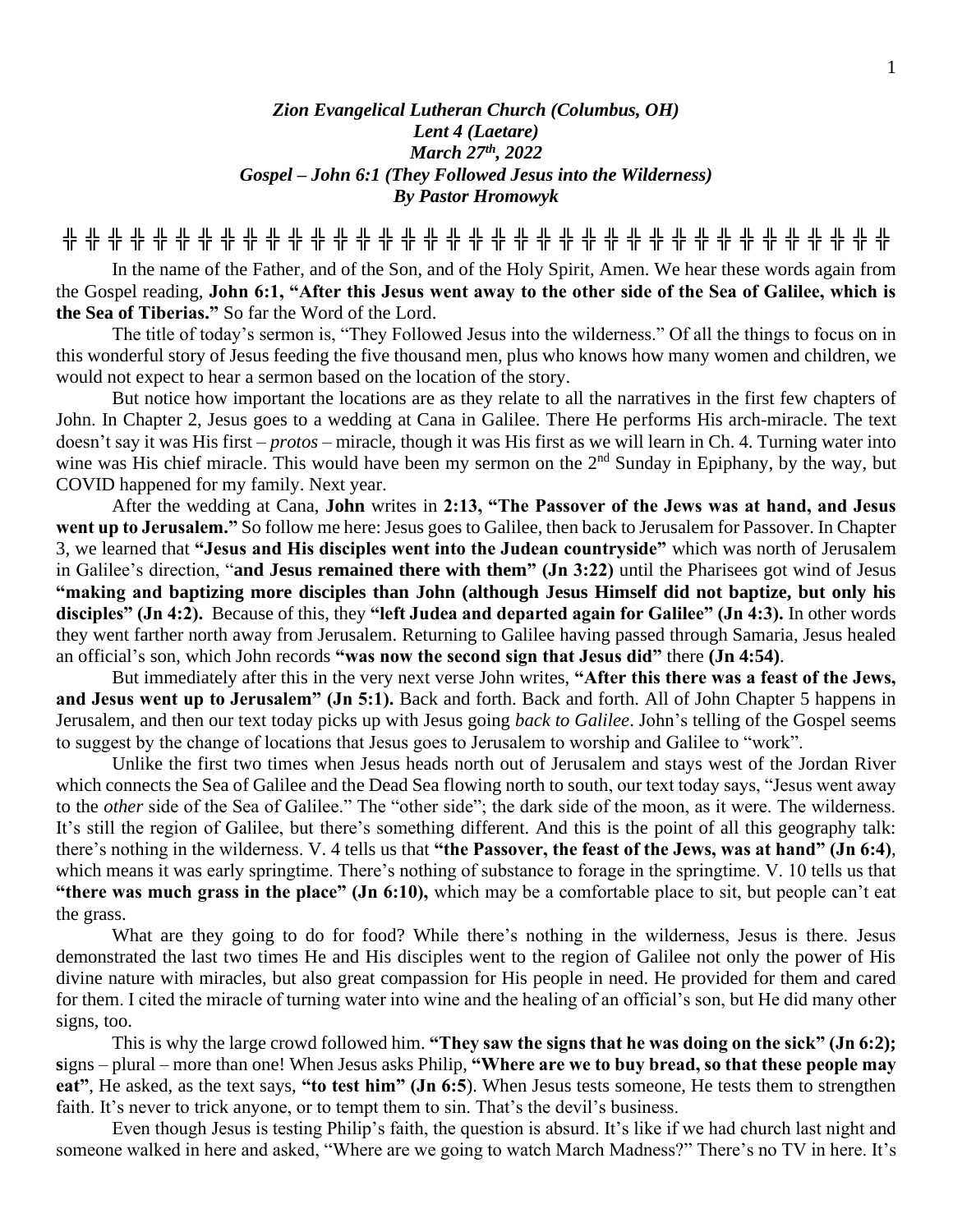a bad question. You came here to worship; to receive God's gifts of forgiveness, life, and salvation. You didn't come here to be entertained. Jesus didn't go into the wilderness to host a banquet for everyone following Him. Or did He? Philip doesn't think so. **"Two hundred denarii would not buy enough bread for each of them to get a little" (Jn 6:7)** he says. Even if they had over a half year's wages on them, where would they buy the bread? It's a forty-mile hike back to Jerusalem. The disciples obviously failed the faith test. **"Andrew, Simon's brother,**  said to him, 'There is a boy here who has five barley loaves and two fish, but what are they for so many'" **(Jn 6:9).** 

Jesus wasn't really asking where to buy it. He was testing their faith to see if they trusted He would provide it. All of the Old Testament has its fulfillment in Christ. The wilderness was always a symbol of sin and judgment, for it wasn't the land flowing with milk and honey as the Promised Land was. This is why the Israelites had to wander in it for forty years after they rebelled against God following their deliverance from Egypt.

They would have rather been slaves in Egypt so they could sit around the meat pots than be in the wilderness where they had to trust that God would provide for them. And we are no different. We like cozy and comfortable far more than tense and uncomfortable, even if that means we sin in the process. Honestly, if you had the choice on the one hand to sit around a grill every day with the aroma of burger grease in the air, or sitting around a smoker filled with hickory or applewood chips and the smell of the finest meats wafting up into the air, but it meant you had to be a slave, or on the other hand you could follow Moses into the wilderness not knowing where your next meal is going to come from, you know the easier, more comfortable choice. It takes faith alone to choose following Moses. No human reason or rationale can lead you to choosing against the comfort of the meat pots – even if you're a vegan! You know, every year on Easter morning the smell of bacon comes up from downstairs right before we celebrate the Sacrament at the 8:00 service. How many people at that moment start craving bacon and eggs more than the body and blood of Jesus under the bread and wine for the forgiveness of sins? I'm not being silly here, you know the answer! And I'll be the first to admit it. We love our meat pots. We just call it by different names now.

So how should the disciples have answered Jesus when He asked them, "Where are we to buy bread, so that these people may eat?" I think they should have answered just like John answers the angel in **Revelation 7:14, "Lord, you know."** Lord, you know, and we trust you have a plan; you have it figured out.

We know how this story ends. Jesus takes the loaves, gives thanks, and distributes, and the people ate as **"much as they wanted" (Jn 6:11).** He provided for them. They followed Him out in the wilderness. He provided for them. In the Old Testament reading, the people followed Moses out into the wilderness, and despite their complaining, God provided for them. Well guess what? A greater Moses is here.

I trust that you, my brothers and sisters in Christ, are following Jesus where He leads you. Sometimes the paths before you seem like extreme wilderness. And I'm not talking about the kind of wilderness the Vicar and I like. I'm talking about the really hard times: the bad doctor's report for you or a loved one, the unexpected breakup, the ugly divorce, the painful cancer, the family situation where your adult children have deserted you and/or the Faith, losing an unborn baby in the womb, all the uncertainties that disrupt you from living in the cozy comforts of what we deem "normal life sitting around the meat pots" – that kind of wilderness.

Who is leading you? Who are you following? Is it Jesus? Yea? Then you have nothing to fear or worry about. He hasn't led you into the wilderness to die. He did that already for you when He was led out of Jerusalem to that hill outside the city carrying His own cross. Jesus has brought you to these difficult moments that you would trust Him. Trust Him. Don't doubt. Don't despair. Don't over analyze. Don't worry. The only thing God is testing is your faith. Trust Him. He's going to provide. He's going to provide a way out. He's going to provide healing. He's going to providing mending. Or, He's going to bring you or your loved one into heaven. That's not so bad, is it? Trust Him. Look what He did for those people in that grassy place two centuries ago. You are no less important to Christ than they were.

The twelve basketsful of leftovers were no coincidence. Each basket symbolized one of the twelve tribes of Israel, signifying that while Christ provided in overabundance for that particular crowd of people on that particular day in the wilderness, He was also providing for the rest of His people that *were not there*. That includes you. Today, He gives thanks, breaks bread, and distributes not mere bread, but also His body; not mere wine, but also His blood for the forgiveness of sins. *Laetare* – rejoice! Wherever Jesus is leading, follow Him, whether it's